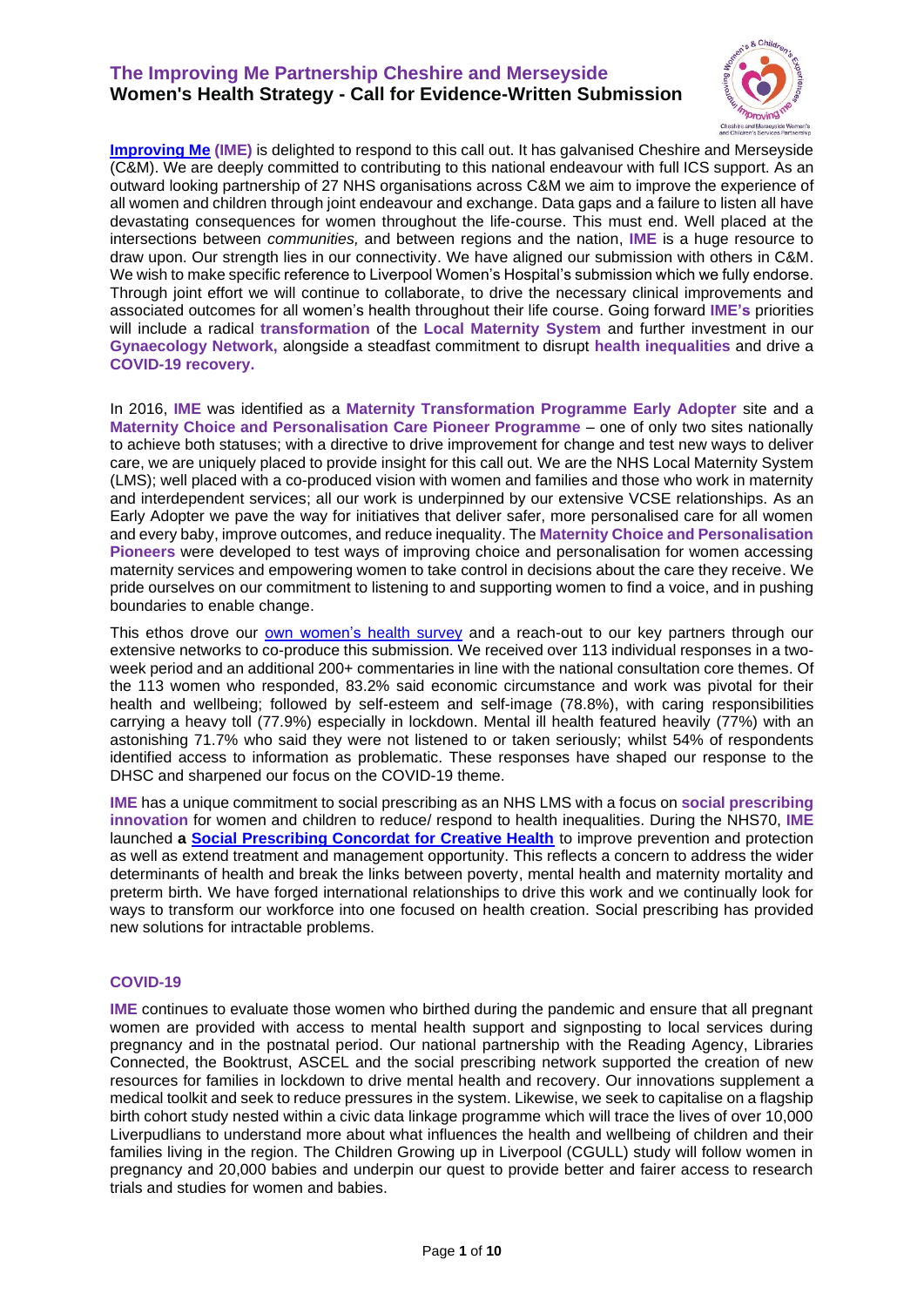

**IME** drew heavily on women's voices to create a recovery plan. This underlined the value of strengthening women's voices via Maternity Voice Partnerships; the importance of gaining understanding of inequality and barriers to healthcare for Black Asian and Minority Ethnic women and the benefit amplifying these voices in the design and delivery of their care and the co-production of solutions.

We piloted imaginative stay and play ESOL provision for women and babies to pump prime self-care and self-management through language acquisition and crucially support early engagement. We work tirelessly with education partners to develop community learning to underpin health literacy. We invest in asset based working to bring community solutions to the fore and are piloting a new Maternity Support Worker model to drive this work forward.

**IME** has a strong community engagement team rooted in the community to support reach out initiatives. A dedicated member of staff supports Maternity Voices development and a sustainability and scalability agenda. This team run regular webinars within 'communities' and there is strong focus on co-production and engaging Black Asian and Minority Ethnic women. **IME** established [Baby Week](https://www.improvingme.org.uk/about-us/news/baby-week-2020/#:~:text=Cheshire%20and%20Merseyside%20Baby%20Week%2016%20%2D%2022%20November%202020%20%2D%20Improving%20me) during lockdown 1 as a platform for workforce and carer engagement. This platform provided a bridge to other LMS partners and supported international conversations as well as providing a showcase for workforce transformation. It provided women with an opportunity to tell us what matters to them. Women share a platform with clinicians, et al. It creates a level playing field and helps to breakdown silo working. We will build on Baby Week in November 2021. We will also create a women's health campaign as part of IWD work in March 2022 and bring learning from this call for evidence to life.

**COVID-19 Improving Me national partners:** In 2020, **IME** initiated a COVID-19 social prescribing national partnership to address a 'women, inequality and access to justice' agenda as a direct response to COVID-19 impacts on women and children. It soon became apparent during lockdown 1 that this global public health crisis was quickly developing into a serious economic crisis which greatly exacerbated pre-existing inequalities in such a way that different groups of women were disproportionately and differently impacted and the repercussions for health became immense.

**The partners:** Catherine McClennan - Improving Me Director & Jo Ward - Improving Me Social Prescribing Lead; Dr Mary Ann Stephenson - Women's Budget Group Director; Dr Sophie Wickham, Jennifer Sigafoo & James Organ - University of Liverpool; Professor Dame Hazel Genn - PVC UCL; Tammy Boyce - Institute of Health Equity UCL; Ros Bragg - Maternity Action Director; Claire Mahoney - Liverpool CCG Social Health Commissioner; Jan Campbell & Christine Blythe - Thriving Communities Leads; Anna Barnish & Debbie Nolan - Wirral & Liverpool CAB Social Prescribing Leads DHSC Wellbeing Pilots and Liz Riley - Betknowmore.

**IME** continue to champion the plight of women who have been most affected by COVID-19 by working with partners to strengthen their voice; and increase opportunities for women to access health, social and economic opportunities and support. As part of a social prescribing workstream we will support a national ambition to embed link workers in every PCN and trailblaze specialist roles to support a maternity and children and young people (CYP) agenda; whilst integrating recommendations from the National Review of Care for Starting Well, Early Years healthy development and reducing inequalities led by Andrea Leadsom MP. This focus has necessitated the development and implementation of a C&M Black Asian and Minority Ethnic & Equity strategy and action plan which addresses the most significant barriers to health care, including language services, fear of clinicians and vaccinations and peer support via community advocates; an LMS enhanced pathway to support all vulnerable women and families from socially deprived areas to access individualised maternity and postnatal care; work with local partners on access to Bereavement Support for women and those families impacted by COVID-19 alongside access to justice work.

**Our COVID-19 social prescribing partners' analysis**: **IME** reached out to our COVID-19 partners to provide feedback on just how COVID-19 was impacting on women. This is what our partners told us: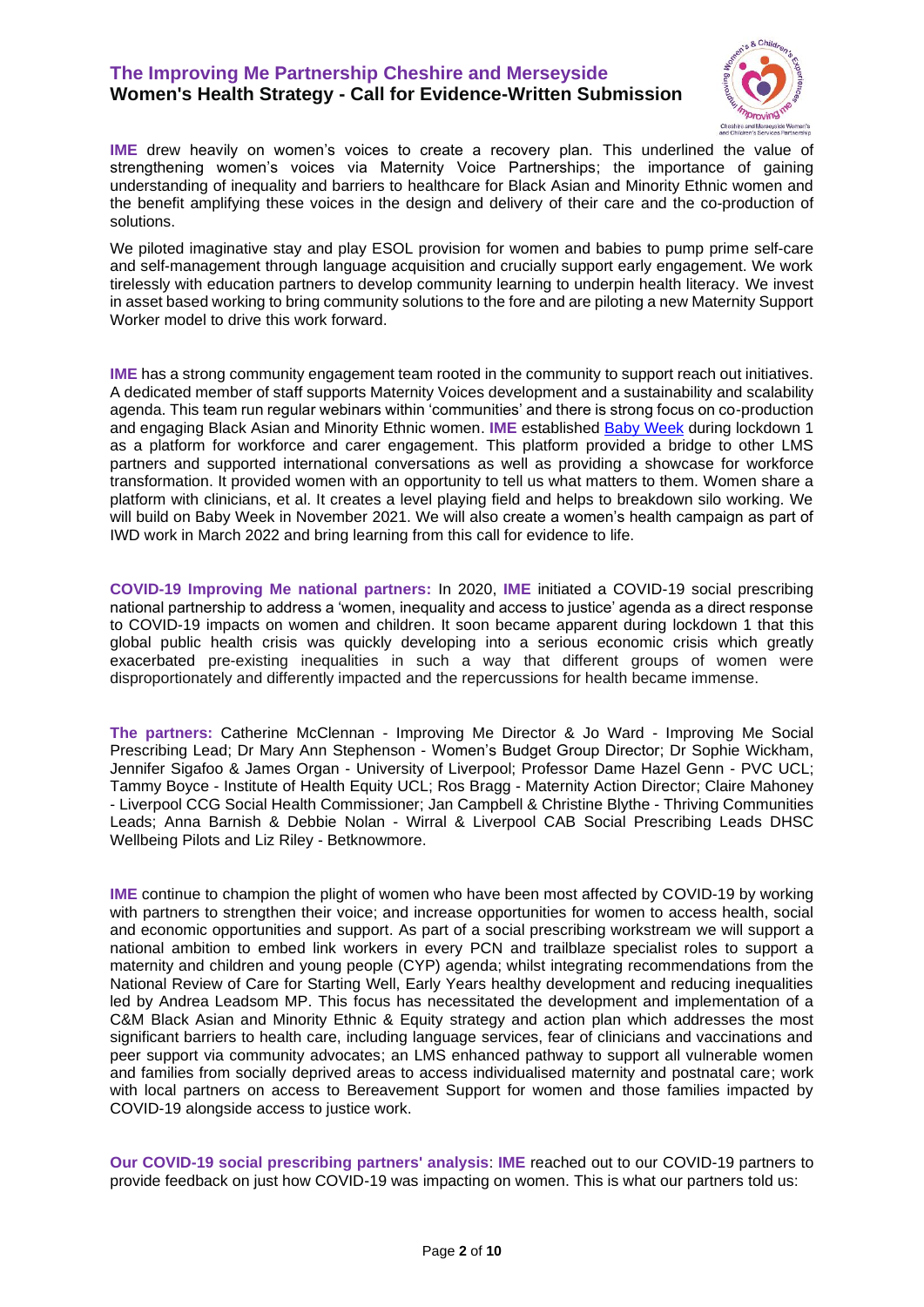

#### **1. Women and poverty**

The **UK Women's Budget Group (WBG)** is an independent network of leading academic researchers, policy experts and campaigners that analyses the gendered impact of economic policy on different groups of women and men and promotes alternative policies for a gender equal economy.

**The links between poverty and poor health outcomes are well established** <sup>1</sup>Poverty creates barriers to accessing adequate housing and nutrition, factors which greatly impact on health. Poverty has psychological as well as material consequences, like stress, which is felt more keenly by women who are the 'shock-absorbers' of the family's poverty<sup>2</sup>. This is because women undertake most of the management of family poverty; stretching household income to manage budgets for food and pay the household bills. As such, a commitment to improve women's health must include a recognition of the social determinants of health and seek to address the poverty that women are more likely to experience across their life course. Reducing the level of women's poverty will lead to increased positive health outcomes.

**Poverty is a gendered experience** as women in the UK are slightly more likely to live in poverty than men when this is measured on the usual household basis (23% of adult women, compared to 21% of adult men in 2019-20) and female-headed households are poorer than comparable male-headed households<sup>3</sup>. For example, almost half (48%) of single-parent households are living in poverty, compared to a quarter (23%) of couple households with children<sup>4</sup>. In the vast majority (86%) of such households, the single parent is the mother<sup>5</sup>. In older age-groups, 27% of single female pensioners are living in poverty compared to 23% of single male pensioners<sup>6</sup>.

**Women face specific challenges** in achieving financial security for themselves and their families including low paid work, unaffordable childcare, high housing costs and financial abuse. The position of women in the labour market, women's entitlement to benefits, and women's roles and expectations within the family all play a role in determining women's worse economic situation and their generally higher risk of living in poverty.

#### **How Has Covid increased women's poverty?**

**Childcare:** The lack of formal childcare provision during COVID-19 has had 'the biggest impact on the poorest in childcare' with lasting impacts on the attainment gap<sup>7</sup>. One in three nursery estimated closures will be in poorer areas<sup>8</sup>. Continued underfunding, and the decision to stop funding at pre-COVID-19 attendance levels in January 2021, is threatening the survival of providers<sup>9</sup>. 58% of local authorities expect some childcare providers in their area to shut permanently<sup>10</sup>. 46% of mothers being made redundant said that lack of childcare was a factor in their selection for redundancy and 72% have worked fewer hours and cut their earnings due to lack of childcare<sup>11</sup>.

**Social security:** Women are more likely than men to rely on social security for a larger part of their income because of their generally lower earnings, longer lives and greater caring responsibilities. The number of individuals on Universal Credit doubled to 6 million in January 2021 compared to March 2020.

Food bank use and lone-parent poverty are also increasing<sup>12</sup>. The Government has acted quickly to protect jobs but not enough has been done to reform the social security system to protect those out of work and/or on legacy benefits, with only a temporary reprieve to sanctioning (to July 2020), uplift for

<sup>&</sup>lt;sup>1</sup> Marmot (2010) Fair Society, Healthy Lives

<sup>&</sup>lt;sup>2</sup> WBG (2005) Women's and children's poverty: making the links [cover.indd \(wbg.org.uk\)](https://wbg.org.uk/wp-content/uploads/2018/09/wbg-women-and-childrens-poverty-march-2005.pdf)

<sup>&</sup>lt;sup>3</sup> Figures from Stat-Xplore using HBAI 2019-20 dataset

<sup>&</sup>lt;sup>4</sup> WBG (2018) The Female Face of Poverty Female Face of Poverty - spread design v.indd (wbg.org.uk)

<sup>&</sup>lt;sup>5</sup> WBG (2018) The Female Face of Poverty Female Face of Poverty - spread design v.indd (wbg.org.uk)

<sup>6</sup> DWP (2018) Households Below Average Income – Percentage of individuals in low-income groups by various family and household characteristics (AHC), 1994/95-2016/17

<sup>7</sup>The Sutton Trust (Apr 2020) Social mobility and Covid-19 [\(https://bit.ly/3jYmAGe\)](https://bit.ly/3jYmAGe)

<sup>8</sup> The Sutton Trust (Jul 2020) Covid-19 impacts: Early Years [\(https://bit.ly/385hm9q\)](https://bit.ly/385hm9q)

<sup>&</sup>lt;sup>9</sup> WBG (2021) Childcare, gender and COVID-1[9 Childcare-gender-and-Covid-19.pdf \(wbg.org.uk\)](https://wbg.org.uk/wp-content/uploads/2021/03/Childcare-gender-and-Covid-19.pdf)

<sup>&</sup>lt;sup>10</sup> WBG (2021) Childcare, gender and COVID-1[9 Childcare-gender-and-Covid-19.pdf \(wbg.org.uk\)](https://wbg.org.uk/wp-content/uploads/2021/03/Childcare-gender-and-Covid-19.pdf)

<sup>&</sup>lt;sup>11</sup> Pregnant Then Screwed (2020) COVID, Childcare and Career [\(https://bit.ly/3jUKu5p\)](https://bit.ly/3jUKu5p)

<sup>&</sup>lt;sup>12</sup> WBG (2021) Social security, gender and Covid-1[9 Social-security-gender-and-Covid-19.pdf \(wbg.org.uk\)](https://wbg.org.uk/wp-content/uploads/2021/03/Social-security-gender-and-Covid-19.pdf)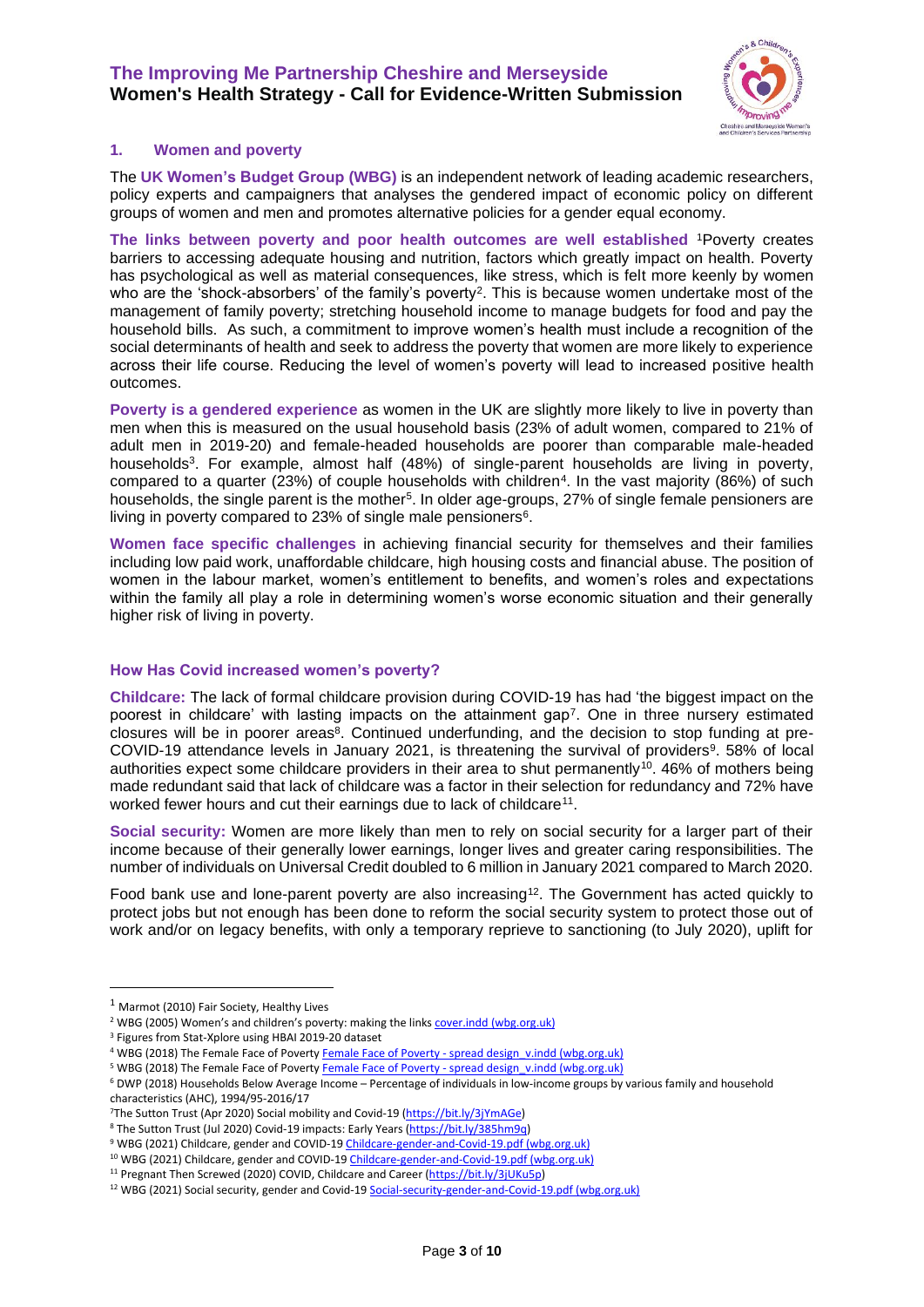

those on UC/WTC (£20 per week to April 2021) and pegging of LHA to 30th percentile of rents (to April 2021)<sup>13</sup>.

By the end of 2020, 546,000 women had made SEISS claims, compared with 1,376,000 men<sup>14</sup>. There was a clear gendered difference in actual take up rate, with only 51% of eligible women claiming, compared to 60% of eligible men<sup>15</sup>. A considerable problem with SEISS has been for women who have taken maternity leave within the past three years. SEISS payments are calculated based on average income over the past three-year period. Where women were taking maternity leave, this is counted, bringing down the average payment for mothers. It has been estimated that this has affected an estimated 75,000 women<sup>16</sup>.

**Employment:** Women are the majority of employees in some of the most COVID-19 impacted sectors. Overall, more women than men have been furloughed across the UK, and young women have been particularly impacted. Since the furlough scheme only covers 80% of earnings, more women than men have taken a pay cut this year. Once the furlough scheme ends in September, many of these women will be at risk of redundancy. Black, Asian, and Minority Ethnic women began the pandemic with one of the lowest rates of employment<sup>17</sup>. In 2020 this was still the case, with Black, Asian, and Minority Ethnic women's employment at 62.5% and the highest rate of unemployment at 8.8% (compared with 4.5% for White people and 8.5% for Black, Asian, and Minority Ethnic people overall)<sup>18</sup>. Between Q3 2019 and Q3 2020, the number of Black, Asian, and Minority Ethnic women workers had fallen by 17%, compared to 1% for White women<sup>19</sup>.

**Debt:** By the end of 2020, a third of households had reported a fall in income, 6 million people had fallen behind on at least one household bill, and 17% of the population had borrowed more or used credit as a result of the coronavirus outbreak<sup>20</sup>. COVID-debt is gendered: 30% of women report being negatively affected financially by the pandemic compared with 26% of men, with mothers, lone parents, Black, Asian, and Minority Ethnic women, young and disabled women are most at risk<sup>21</sup>. For example, in April 2020, a quarter of Black, Asian, and Minority Ethnic mothers reported that they were struggling to feed their children and 32% of young women reported finding it hard to pay for essentials<sup>22</sup>.

**Conclusions:** As we emerge from this crisis, it is crucial that restrictions to social security are lifted, and rates of payment are permanently increased. Removal of the temporary £20/week uplift for those on Universal Credit and Working Tax Credits threatens to drag hundreds of thousands into poverty. Our recommendations included targeted job support and retraining for sectors hardest hit, funding childcare free entitlement hours to full cost of delivery and revision of childcare funding model in the medium term.

#### **2. Access to Justice helps**

Professor Dame Hazel Genn at the **Health Justice Partnership** is unequivocal in her analysis, "Social welfare legal problems are significant underlying causes of illness and have a substantial impact on physical and mental health and the social determinants of health. These problems can be addressed and resolved through specialist free legal advice and assistance in healthcare settings, such as in Health Justice Partnerships. Providing free legal assistance services in healthcare settings can both improve access to advice and support health services to manage non-clinical demand and reduce health inequalities."

Professor Dame Genn highlights mounting evidence that facing social issues with a legal dimension can cause stress-related or physical ill health and a cascade of social, family and employment crises in previously healthy people and social welfare legal problems have come to the fore for women during

<sup>13</sup> WBG (2021) Social security, gender and COVID-1[9 Social-security-gender-and-Covid-19.pdf \(wbg.org.uk\)](https://wbg.org.uk/wp-content/uploads/2021/03/Social-security-gender-and-Covid-19.pdf)

<sup>&</sup>lt;sup>14</sup> WBG (2021) Women and employment during COVID-1[9 Women-and-employment-during-Covid-19-1.pdf \(wbg.org.uk\)](https://wbg.org.uk/wp-content/uploads/2021/03/Women-and-employment-during-Covid-19-1.pdf)

<sup>&</sup>lt;sup>15</sup> WBG (2021) Women and employment during COVID-1[9 Women-and-employment-during-Covid-19-1.pdf \(wbg.org.uk\)](https://wbg.org.uk/wp-content/uploads/2021/03/Women-and-employment-during-Covid-19-1.pdf)

<sup>16</sup> WBG (2021) Women and employment during COVID-1[9 Women-and-employment-during-Covid-19-1.pdf \(wbg.org.uk\)](https://wbg.org.uk/wp-content/uploads/2021/03/Women-and-employment-during-Covid-19-1.pdf)

<sup>&</sup>lt;sup>17</sup> WBG (2021) Women and employment during COVID-1[9 Women-and-employment-during-Covid-19-1.pdf \(wbg.org.uk\)](https://wbg.org.uk/wp-content/uploads/2021/03/Women-and-employment-during-Covid-19-1.pdf)

<sup>&</sup>lt;sup>18</sup> WBG (2021) Women and employment during COVID-1[9 Women-and-employment-during-Covid-19-1.pdf \(wbg.org.uk\)](https://wbg.org.uk/wp-content/uploads/2021/03/Women-and-employment-during-Covid-19-1.pdf)

<sup>19</sup> WBG (2021) Women and employment during COVID-1[9 Women-and-employment-during-Covid-19-1.pdf \(wbg.org.uk\)](https://wbg.org.uk/wp-content/uploads/2021/03/Women-and-employment-during-Covid-19-1.pdf)

<sup>&</sup>lt;sup>20</sup> WBG (2021) Household Debt, Gender and COVID-19 [Household-debt-gender-and-Covid-19.pdf \(wbg.org.uk\)](https://wbg.org.uk/wp-content/uploads/2021/03/Household-debt-gender-and-Covid-19.pdf)

<sup>&</sup>lt;sup>21</sup> WBG (2021) Household Debt, Gender and COVID-19 [Household-debt-gender-and-Covid-19.pdf \(wbg.org.uk\)](https://wbg.org.uk/wp-content/uploads/2021/03/Household-debt-gender-and-Covid-19.pdf)

<sup>22</sup> WBG (2021) Household Debt, Gender and COVID-19 [Household-debt-gender-and-Covid-19.pdf \(wbg.org.uk\)](https://wbg.org.uk/wp-content/uploads/2021/03/Household-debt-gender-and-Covid-19.pdf)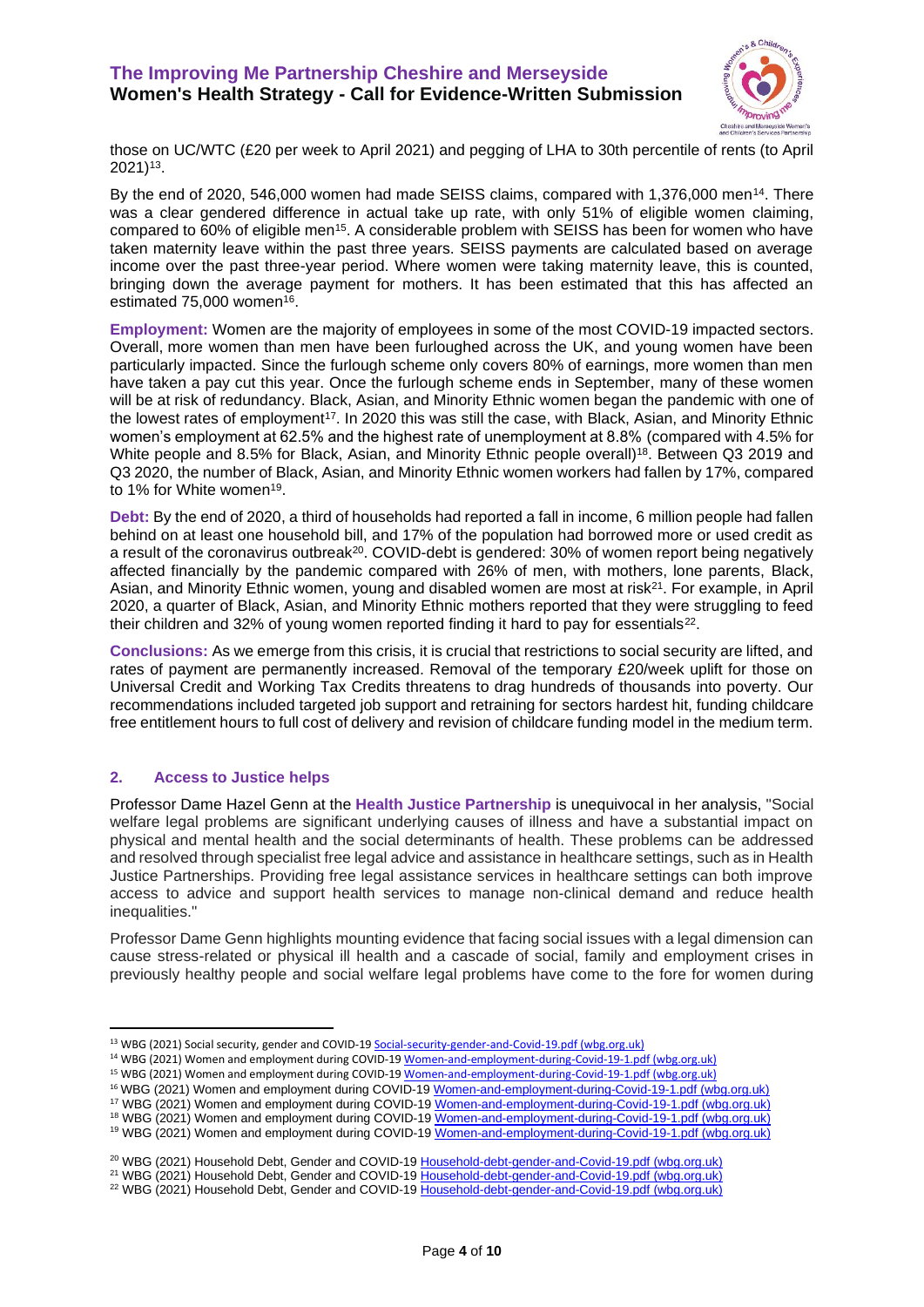

COVID-19 presenting as significant underlying causes of illness, impacting on physical and mental health.

Provision of legal assistance services in healthcare settings linked to social prescribing developments and wider NHS property commitments through CSR can both improve access to advice and support health services to manage non-clinical demand.

Legal practitioners working across the entire range of social determinants to mitigate negative health impacts including low income, inadequate housing, homelessness, access to educational opportunities, employment security, family breakdown, discrimination, domestic and elder abuse. Professor Dame Genn concludes if legal problems are left unaddressed, they can cause a cascade of consequences that can ultimately push women into poverty or other harms such as family breakdown, and homelessness, which affect physical and mental health. Non-health laws passed by government and enforced at institutional and local level have direct positive and negative consequences on the health of the public, and disproportionately on the health and wellbeing of low income, vulnerable individuals and women and families. Evidence shows most services provided to help women who are victims of domestic violence do not impact the likelihood of abuse, whereas the provision of legal services significantly lowers the incidence of domestic violence.

#### **3. Women, addiction and gambling harm in the pandemic – it's a public health issue!**

When COVID-19 hit most gambling went on-line just as anxiety, stress and other triggers for addictive behaviours increased. Most women gamble in the home and COVID-19 confined women to that space with frequently devastating consequences. **Betknowmore** UK's mission is to prevent and reduce gambling harms. They provide support to people from diverse communities who are experiencing gambling harms, empowering them and building hope towards positive and sustained life changes. Their aims are to increase awareness of gambling harms, improve the health and wellbeing of the people affected, and strengthen the impact of people with lived experience. In January 2021, **Betknowmore** started a women's project, beginning with in-depth research into women's experiences of gambling support services. The research, entitled "Treatment and Support Services for Women Experiencing Gambling Harms: What Women Get and What Women Want", consisted of a literature review, online review of existing services and resources for women, and a series of six focus groups with 15 women with lived experience of gambling harms. This contribution is based on the preliminary findings of that research, plus insights from working with female clients. The research also captured the voices of women with lived experience of gambling harms.

Over the past five years, the number of women reporting problems resulting from gambling has risen at more than twice the rate of men, according to figures from GamCare, yet the number of women experiencing gambling harms is thought to be significantly underestimated. Research for GambleAware shows that young women, women from ethnic minority communities and women from lower socioeconomic groups are particularly prone to gambling harms.<sup>23</sup> The rise in the number of women experiencing these harms is directly attributable to the ease with which women can now gamble online, with a number of highly addictive products being directly marketed at women. The addictive nature of these products is explained by the opportunity they offer for quick and continuous play. Yet despite the growing numbers of women suffering from gambling harms, only about 1% of them receive help and support.

The COVID-19 pandemic and its resultant lockdowns have also impacted heavily upon women. Many of the drivers of harmful gambling by women have increased. These include higher rates of domestic violence and increased burdens of care, for example, through providing home schooling or having exclusive responsibility for the care of children with disabilities, all within the broader context of reduced family earnings and increased social isolation. Research from the University of Stirling shows that 17.3% of men and 16.5% of women started a new form of gambling during a three-month period of lockdown, while 31.3% of men and 30.3% of women increased their frequency of gambling on at least one activity. The study found that those who started a new form, or increased the frequency, of gambling during lockdown are potentially vulnerable to gambling harms.

<sup>23</sup> Gunstone, B. and Gosschalk, K. (2019) *Women in Focus: A Secondary Data Analysis of the Gambling Treatment and Support Study*, YouGov on behalf of GambleAware, London.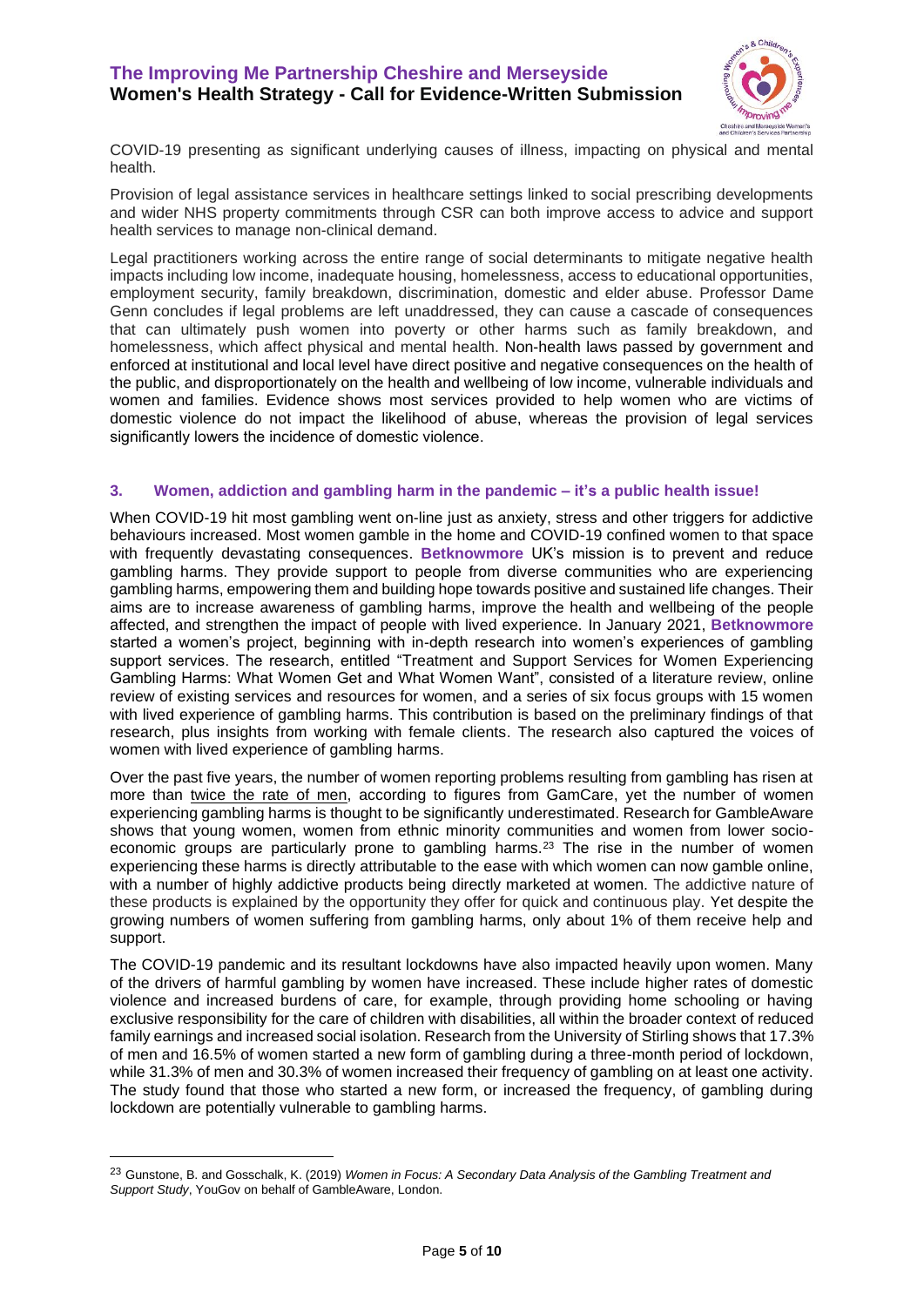

Gambling harms are the "adverse impacts from gambling on the health and wellbeing of individuals, families, communities and society".<sup>24</sup>

Harms that are known to be associated with problem gambling include: mental and physical health impacts (e.g., depression, anxiety, insomnia, intestinal disorders, migraine, suicidal ideation and other stress related disorders); effects on relationships (including neglect of family and divorce); financial impacts (such as debt, work absenteeism and bankruptcy); and criminal behaviour (including acquisitive crime and domestic and child abuse).<sup>25</sup> In research conducted by GamCare, high numbers of women who gamble or used to gamble mentioned suicidal thoughts and feelings and 100% of women who gamble identified a negative impact on their mental health and wellbeing.<sup>26</sup>

In addition to the harms suffered directly by the gambler, their actions negatively affect between five to ten other people in ways that range from the personal, interpersonal, financial, legal and community, through to the professional.<sup>27</sup> Women are more likely to be such "affected others" than men, experiencing harms such as family breakdown, financial hardship and loss of the family home. Affected others may also experience feelings of shame, isolation and desperation. There are few services dedicated to help them, for example providing specialist financial assistance to help them discover and manage the debt incurred by their partners within the context of the GDPR.

Research evidence consistently shows the interconnectedness of gambling harms and associated health issues. For example, compared to men, women who experience problem gambling are more likely to report co-morbidities such as anxiety and depression, co-occurring alcohol-related problems and greater psychological distress.<sup>28</sup> Systemic inequalities affecting the lives of women, such as lower and more insecure incomes, greater caring responsibilities and gender-based violence, are visible in their health problems and in the drivers of their gambling harms. Women spending long periods of time at home, such as those who are ill or disabled, and those with caring responsibilities, are particularly vulnerable to developing gambling problems through online gambling sites.<sup>29</sup> Women told Betknowmore' that the ability to gamble 24 hours a day via their phones facilitates addiction and acts as a barrier to recovery, as are the gambling adverts that target women in particular. Women also said that they don't feel able to openly admit to their gambling problems for fear of rejection and ridicule. Shame and stigma particularly affect women because their gambling results in impacts that contradict the societal image of women as dependable care givers. They fear loss of work and the breakup of close relationships with partners, family and friends. The reluctance of women to seek help may in part be explained by the fear of attracting unwanted investigation resulting in the removal of children by social services. Women can feel unable to access local support services for fear of being recognised and shamed by members of their own communities. Young women may feel that their gambling problems will not be taken seriously because of their age.

Women also reported that statutory services show little understanding of the drivers and nature of their harmful gambling behaviours. There is no recognition of how their reproductive roles have impacted upon their gambling, for example how feeling ill and low due to endometriosis or menstruation has led to gambling as a distraction and escape. Those with co-occurring mental health problems found that the services they reached out to failed to even ask about their gambling behaviours.

When women had confided in their GPs they were not signposted to appropriate services, tended to be offered anti-depressants and felt dismissed and misunderstood. Similar experiences were reported in interactions with social care teams. Such experiences compound the stigma, isolation and desperation that women feel. Women experiencing gambling said they want support from other women in a similar position.

<sup>26</sup> GamCare (2020) *Women's Programme, Year One Report: 2019/20*, GamCare,

<sup>28</sup> Gunstone and Gosschalk (2019).

<sup>&</sup>lt;sup>24</sup> WHO (2020) Addictive behaviours, World Health Organization, www.who.int/health-topics/addictive-behaviours#tab=tab\_2 <sup>25</sup> Kerr, J., Lynch-Higgins, S., Thompson, B., Dinos, S., Khambhaita, P. and Windle, K. (2019) *A Needs Assessment for Treatment and Support Services*, NatCen for GambleAware, London.

https://d1ygf46rsya1tb.cloudfront.net/prod/uploads/2020/11/GamCare-Women%E2%80%99s-Programme-Report-Year-One-2019-20.pdf

<sup>&</sup>lt;sup>27</sup> Pulford, J., Bellringer, M., Abbott, M., Clarke, D., Hodgins, D. and Williams, J. (2009) Reasons for seeking help for a gambling problem: the experiences for gamblers who have sought specialist assistance and the perceptions of those who have not, *Journal of Gambling Studies* 25: 19–32.

<sup>29</sup> Corney, R. and Davis, J. (2010) The attractions and risks of Internet gambling for women: a qualitative study, *Journal of Gambling Issues* 24: 121–139.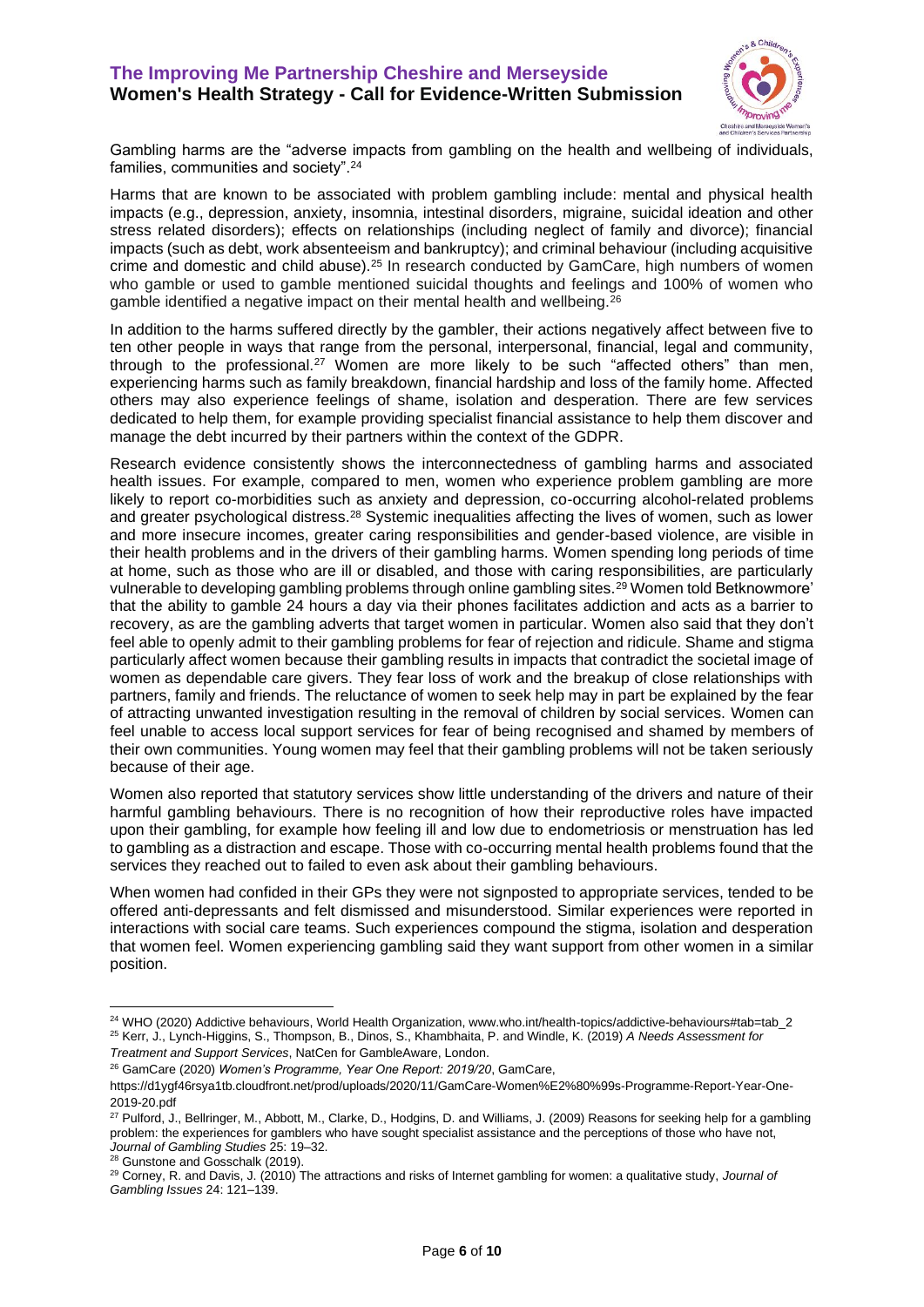

They want support services to offer them hope through positive role models of women who have recovered from gambling problems. Women also said that the services they need must be sufficiently varied to address their varying circumstances, with some needing a drop-in centre with a crèche, some not wanting to share a recovery space with men, and others wanting the ability to, for a while, leave their homes and their communities to find space to recover. Not knowing and understanding the choices of support and treatment open to them left women feeling alone and underserved, while having to wait for help left them feeling desperate. Women have also told us that over time, they have realised that recovery is an ongoing process and their support needs change; most have experienced relapses and finding the help they needed took time, energy and determination, just when they were feeling at their lowest point and lacking in resilience. From statutory services, women want GPs, health workers and social workers to recognise and understand gambling harms and know how and where to refer them.

**Conclusions:** A public health approach to these problems is one that focuses on "opportunities to reduce gambling-related harms by intervening across the whole gambling pathway".<sup>30</sup> This includes the regulation of access to gambling; actions to increase societal and institutional understandings of gambling harms and reduce the shame and stigma that is especially felt by women; better screening for women at risk; and improved services for women that place lived experience at their core, focus upon giving women hope, and enable them to make positive contributions to their communities once more.

#### **4. Taking action to improve the health and wellbeing of Black, Asian, and Minority Ethnic women**

**Maternity Action** is the UK's maternity rights charity dedicated to promoting, protecting and enhancing the rights of all pregnant women, new mothers and their families to employment, social security and health care. **Maternity Action** and the women, inequality and access to justice partnership wish to highlight maternal mortality rates for Black, Asian and mixed race, Ethnic Minority women as a major issue and concern for the LMS. Mortality rates for black women in pregnancy are five times higher than the rest of the population. Black Asian and mixed race, minority pregnant women also have a higher incidence of hospital admissions for COVID-19 than other ethnic groups.

The causes of racial disparities in maternal health outcomes are the subject of much debate. Maternity Action and the Improving Me COVID-19 women, inequality and access to justice partnership believe it is very clear that racism is a major factor, with changes needed in policy, practice and attitudes to improve access to care and quality of care for Black, Asian and mixed race, minority women.

Maternity Action and the women, inequality and access to justice partnership believe that health inequalities are rooted in current and past disparities in wealth, power and resources for health, along with differential exposure to health-damaging environments and risks.

Maternity Action cite the emergence of occupational risk as a significant issue in the pandemic. Their COVID-19 analysis focuses on occupational risk and socio-economic factors which impact on maternal health for Black, Asian, and Minority Ethnic women. This is in addition to work they are undertaking with the Race Equality Foundation to address institutional racism within the health system and within our own organisations.

Maternity Action highlight socio-economic factors and occupational risk emerging as significant concerns in the recent Public Health England engagement with Black, Asian and Minority Ethnic communities.

Research with low income Black, Asian, and Minority Ethnic women similarly identified a range of factors which impacted on maternal health, including housing and low income. This was particularly evident for asylum seeking women and women with no recourse to public funds.

Occupational health affects infection rates amongst all income levels and is of particular concern to key workers. Black, Asian, and Minority Ethnic women are much more likely to be key workers than the white population and are more likely to work in health and care roles.

Black, Asian, and Minority Ethnic women are disproportionately likely to be on lower incomes. Poverty and low income impacts on women's general health across the life course and affects their risk of

<sup>&</sup>lt;sup>30</sup> Blank, L., Baxter, S., Buckley Woods, H and Goyder, E. (2020) Interventions to reduce the public health burden of gamblingrelated harms: a mapping review, *Lancet Public Health* 6: e50–e63.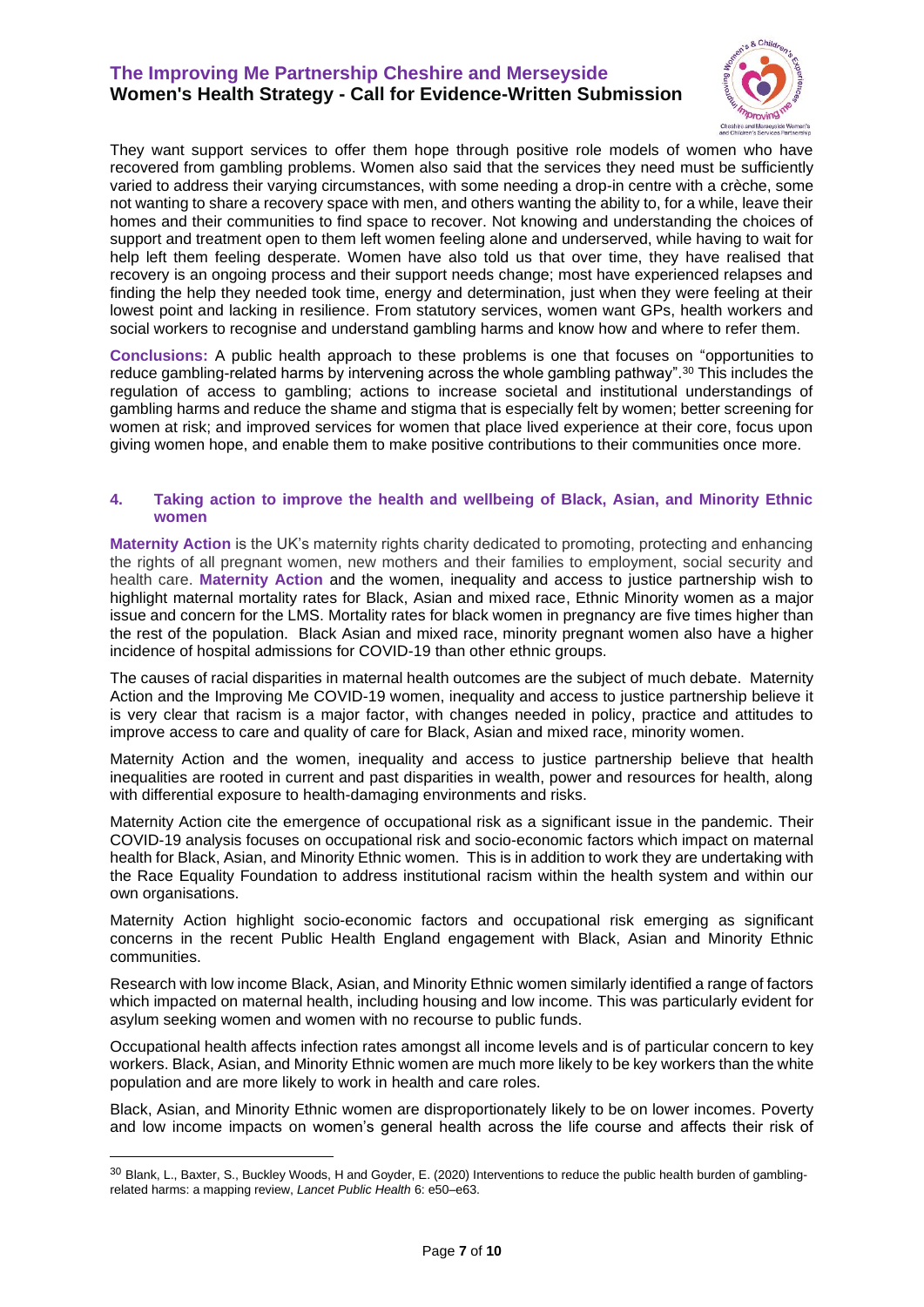

COVID-19 infection. Pregnant women living in crowded accommodation or hostels shared with other asylum seekers have and do find it more difficult to follow social distancing guidance.

Maternity Action make a number of recommendations which can be immediately implemented by the Government. Most changes can be made through regulations or guidance, rather than primary legislation. The Government's swift work to establish the Coronavirus Job Retention Scheme and the Self-Employed Income Support Scheme show the speed at which Government can work when they so choose.

**Pregnant Black, Asian, and Minority Ethnic women should have safe working environments:** Maternity Action and the women, inequality and access to justice partnership all agree pregnant BAME women need clear, effective health and safety protections at work and the support to exercise their rights. Leaving women to pursue costly and time-consuming employment tribunal claims is no way to protect women's health. Excluding gig economy workers from basic employment protections leaves many Black, Asian, and Minority Ethnic women at greater risk of infection. Furthermore, the partnership suggest all pregnant women facing health and safety risks at work should have the right to a suitable, safe, alternative role or else suspension on full pay as a day one right. This right should be extended to all workers, including agency workers, bank workers, casual workers and women on zero hours contracts. The Government should establish a mechanism for pregnant women to report health and safety breaches and get a swift remedy. Government should consider reimbursing smaller employers suspending pregnant women on full pay.

**Pregnant women should have access to a welfare safety net which enables women to live healthily during pregnancy and new motherhood**: Women should not live in fear of destitution or homelessness. Women should not feel compelled to compromise on health and safety protections at work because they can't afford to lose their jobs. Women with gig economy jobs should not face lower rates of maternity pay and benefits. Women should not be living in sub-standard, crowded accommodation which increases the risk of COVID-19 transmission.

**Solutions:** Maternity Action and the women, inequality and access to justice partnership concur that there is a need to end 'No Recourse to Public Funds' rules which excluded migrants from access to Housing Benefit, Universal Credit, Child Benefit and other critically important benefits. End the five week wait for Universal Credit and make all advance payments non-repayable. Give all claimants the option of fortnightly payments. This will reduce the number of women who begin their Universal Credit claim in debt. End the unfair treatment of Maternity Allowance under Universal Credit regulations. Gig economy workers are more likely to receive Maternity Allowance than Statutory Maternity Pay and can receive up to £5,000 less in Universal Credit as a result. Immediately increase Child Benefit by £10 per week. This is the most effective way to get support to low income families with children. Ensure that welfare benefits support all women and all children. Remove the first child and first multiple births limit on the Sure Start Maternity Grant. Remove the two-child limit in Universal Credit. Substantially increase the cap on Universal Credit so that larger families are not disadvantaged. Remove restrictions on Healthy Start vouchers so that all pregnant women receive support to purchase milk, fruit and vegetables. End migration-related restrictions on local authority housing. Pregnant women should not be excluded from mainstream housing provision, irrespective of their immigration status. Women should not have to pass a 'human rights test' to avoid homelessness.

**Pregnant Black, Asian, and Minority Ethnic women should have access to free NHS care:** Maternity Action and the partnership strongly suggest the immediate suspension of charging for NHS maternity care. Likewise, the reporting of NHS debt to the Home Office must stop and pursuance of outstanding debts to the NHS from women living in the UK should cease.

Women with insecure immigration status are charged £7,000 or more for standard NHS maternity care, deterring women from attending for care which undermines the safety of the women and an unborn child. Women affected by charging face significantly increased risk of maternal mortality, reduced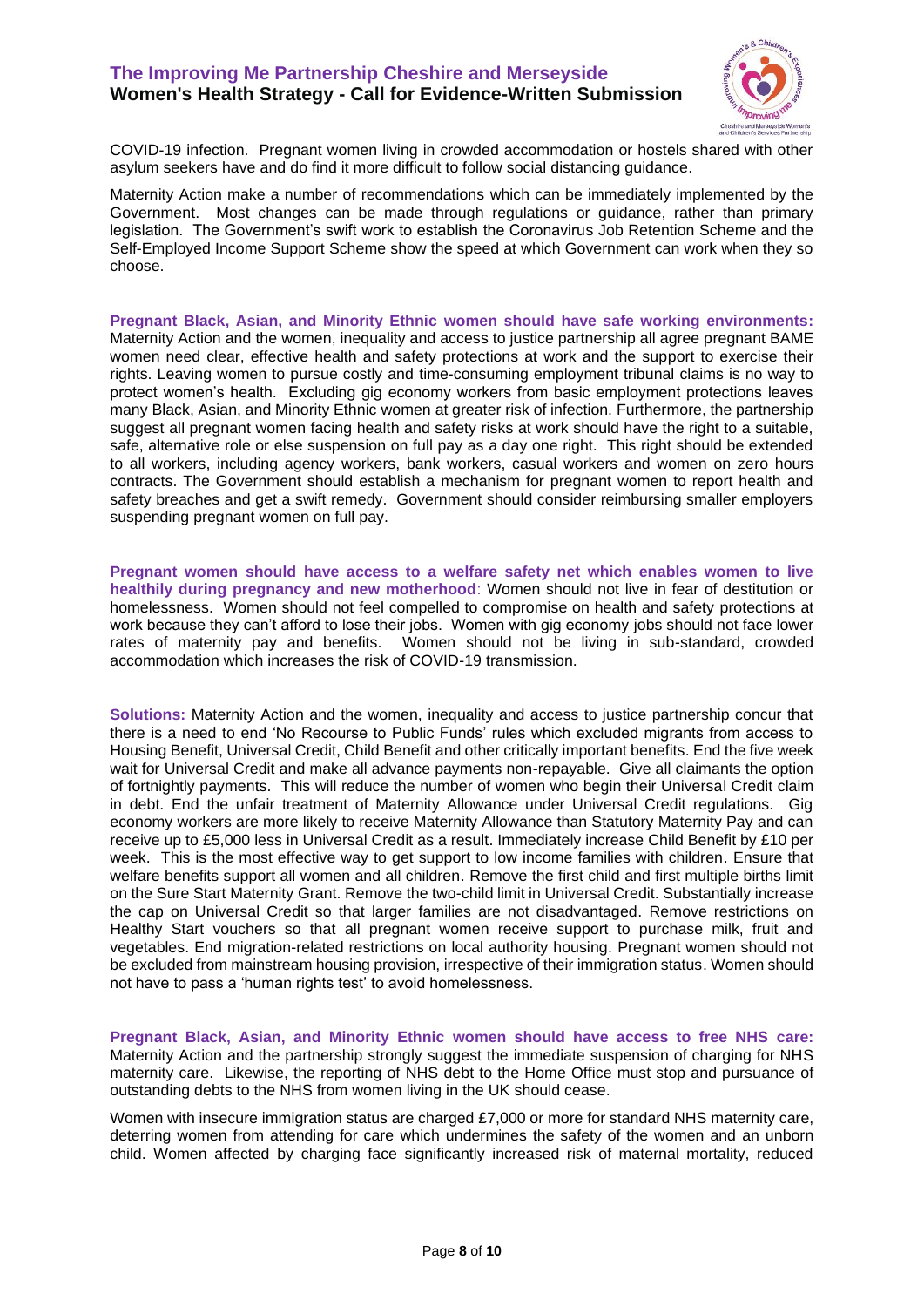

access to safeguarding and support, and increased stress and anxiety. Exemptions from charging for COVID-19 testing and treatment are ineffective if women fear reporting to the Home Office.

**Pregnant Black, Asian, and Minority Ethnic women in the asylum system should be supported to live healthy lives:** Asylum seeking women are more likely to have pre-existing conditions which place them at additional risk. Many have faced trauma in their home country and on their journey to the UK. Additional measures are required to protect asylum seeking women's health and wellbeing during pregnancy. This should be supported by the cessation of the dispersal (relocation) of pregnant women multiple times during pregnancy and following birth. Pregnant women should be offered housing suitable to a mother and baby which enables them to follow social distancing and shielding guidance. The location should enable women to access the same maternity service throughout their pregnancy. In addition, the following will be beneficial: increasing rates of asylum support by reinstating the link with mainstream benefits, and with an immediate increase of £20 per week; removal of the unreasonable restrictions on the use of the pre-paid ASPEN card so that asylum seekers can make purchases online; extension of financial support and cessation of evictions for women whose asylum claim has been refused.

**Pregnant Black, Asian, and Minority Ethnic women should be free from domestic abuse:** Women should have access to refuges and other support services when they need them. It is important to ensure that specialist Black, Asian, and Minority Ethnic refuge services and the wider refuge sector have funding to accommodate women who are not entitled to Housing Benefit or other social security payments.

**Pregnant Black, Asian, and Minority Ethnic women should have access to the advice and support that they need:** The pandemic has followed a decade of austerity politics which have reduced funding and resources available to voluntary organisations. These are of critical importance in providing pregnant Black, Asian, and Minority Ethnic women with advice and support and in improving access to health and related services. An investment in voluntary organisations run by and for Black, Asian, and Minority Ethnic women is key and could link to development s in social prescribing. It is equally essential that local organisations embedded in their communities are resourced.

Going forward **IME** has two additional priority areas which will run alongside our **COVID-19 Recovery**  plans and commitment to reducing **Health Inequalities**, these include:

- **C&M Local Maternity System**
- **C&M Gynaecology Network**

The programme areas include several nationally mandated LMS KLOEs which will further underpin system learning about women's needs:

- **Ockenden recommendations**
- **Continuity of Carer**
- **NHS Resolution Investment Scheme**
- **Saving Babies Lives Care Bundle v2**
- **Personalisation and Choice for all women across C&M.**

As part of our detailed COVID-19 recovery plan **IME** has identified a number of specifics going forward which include:

- Domestic violence and safeguarding support
- Prioritising women's mental health and perinatal mental health
- Promoting cohesive support services which will help to prevent further inequity
- Resumption of treatment plans and care for women with all stages of gynaecological cancer but especially those whose treatment was paused during COVID-19
- Reintroduction of cancer screening to enable early diagnostics and treatment
- Further strengthening the voices of women
- Greater understanding of the inequality and barriers to health and social care